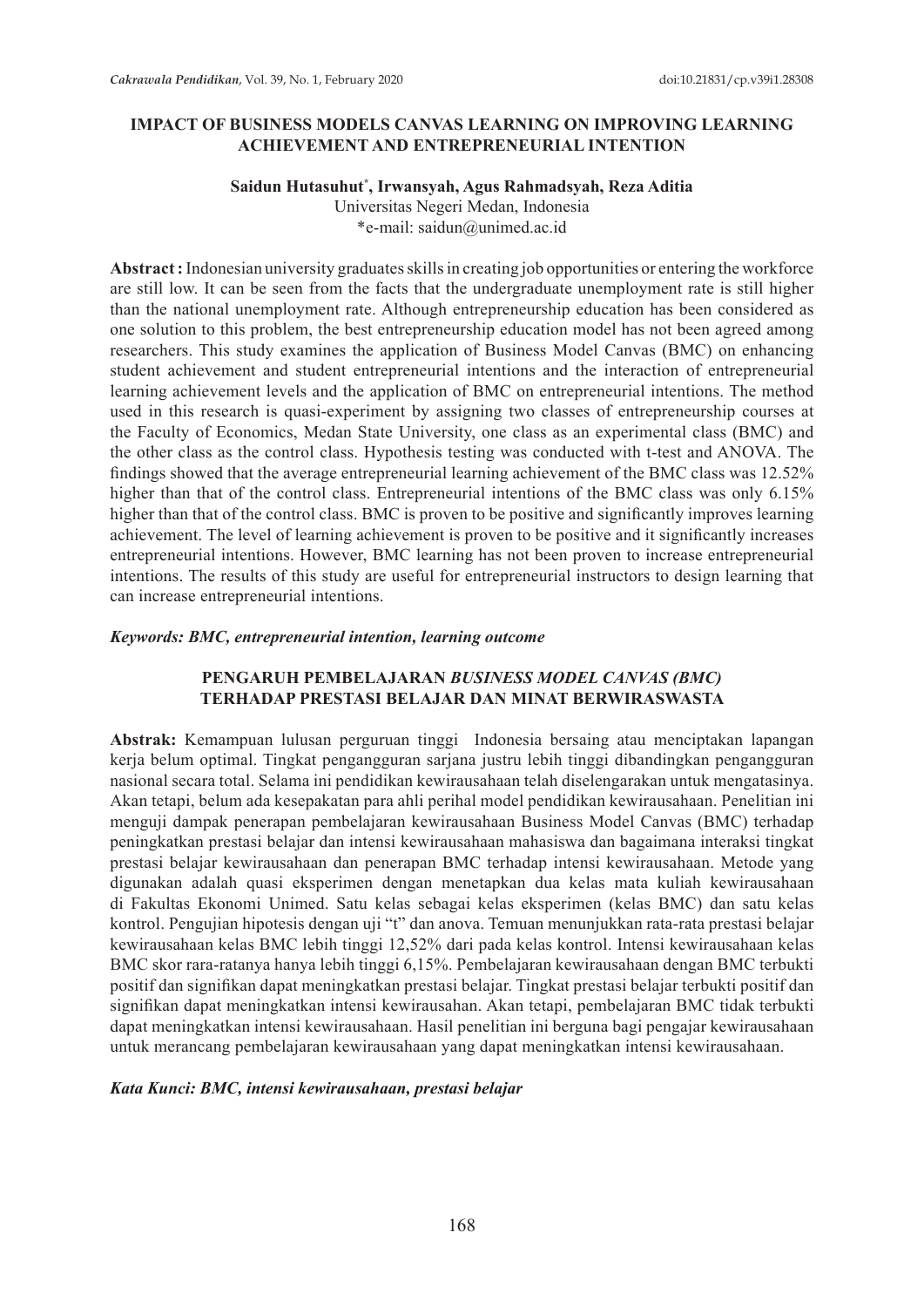### **INTRODUCTION**

Higher education, only able to produce job seekers, and very rarely are willing and able to create jobs, both for themselves and others. Even the job seekers produced are not ready for use, both in terms of knowledge, skills, and attitudes. So that tertiary graduates prefer to look for work rather than create their jobs. This condition causes the unemployment rate at the undergraduate level in February 2018 to be 6.31%, higher than the national total of 5.13% and in February 2019 the unemployment rate at the undergraduate level also remains higher, at 6.24% and nationally total of 5.01% (BPS, 2019). So the bachelor's program as explained in the Law of Republic of Indonesia number 12 year of 2012 article 18 paragraph 2 concerning Higher Education is responsible to prepare students to be cultured intellectuals and/or scientists, able to enter and/or create jobs, and able to develop themselves into professionals yet works well.

This phenomenon is the impact that the entrepreneurial intentions of Indonesian students are still weak (Indarti & Rostiani, 2008). Meanwhile, Krueger & Carsrud (1993) state that entrepreneurial intentions are the best predictors for entrepreneurial actors. That is why entrepreneurial intentions urgently to be known and improved. Entrepreneurship education is vital to help increase entrepreneurial intentions (Nowiński, Haddoud, Lančarič, Egerová, & Czeglédi, 2017). Entrepreneurship education provides knowledge and influences students' mindset. Not only that, ntrepreneurship education can influence the attitudes and aspirations of young people towards entrepreneurship (Robles & Zárraga, 2015). Furthermore, entrepreneurship knowledge (learning achievement) possessed a significant positive correlation with entrepreneurial intentions (Doğan, 2015). Meta analysis result conducted by Mikic, Sopta, & Horvatinovic (2018) also shows a positive relationship between entrepreneurship education and entrepreneurial intentions, this confirms the success of the current entrepreneurship education program and the importance of further enhancing and developing these programs.

Globally, entrepreneurship education is the fastest-growing field of education (Sirelkhatim & Gangi, 2015). In the European Union introduces high-quality entrepreneurship education to equip knowledge, and enhance the attractiveness

of entrepreneurial careers to young people (Jakubczak & Rakowska, 2013). In Indonesia, efforts to foster entrepreneurial enthusiasm were carried out through Presidential Instruction of the Republic of Indonesia Number 4, 1995 concerning the "National Movement to Promote and Cultivate Entrepreneurship." In 2008 the Ministry of Cooperatives and SMEs launched the National Shoot Entrepreneurship Movement program for high school and tertiary students (Murtini, 2008). Then since 2009, universities in Indonesia must put entrepreneurship courses into the curriculum as compulsory subjects in 2 semesters.

However, the degree to which entrepreneurship education affects students is still a matter of debate in various circles (Fiet, 2001). The debate is related to the accuracy and effectiveness of entrepreneurial teaching methods (Westhead, Storey, & Martin, 2001). Čapienė & Ragauskaitė (2018) supports entrepreneurial teaching methods by increasing collaboration between entrepreneurship education stakeholders and bringing them closer to the business environment. Kyro (2003) states entrepreneurship education must focus on learning activities that can enhance understanding, business knowledge and entrepreneurship. Entrepreneurship learning at the university examines theoretical aspects and practical knowledge (Heinonen & Poikkijoki, 2006). Therefore entrepreneurial instructors must have the knowledge, experience and practical skills on how to start a business (Purwana, Suhud, & Wibowo, 2018).

The role of entrepreneurship education in increasing entrepreneurship is frequently essential. Although until now there has been no research that states what learning models are the most effective in increasing entrepreneurial intentions, there are at least two ways that can be done in teaching entrepreneurship, namely through the business plan model and Business Model Canvas. In 2004, Alexander Osterwalder introduced the Business Model Canvas (BMC). BMC is an abstract concept of a business model that represents business strategies and processes (Osterwalder & Pigneur, 2010). BMC is a tool to describe business models based on nine elements (Osterwalder, 2004; Fritscher & Pigneur, 2014). This model illustrates and visualizes business ideas that are planned and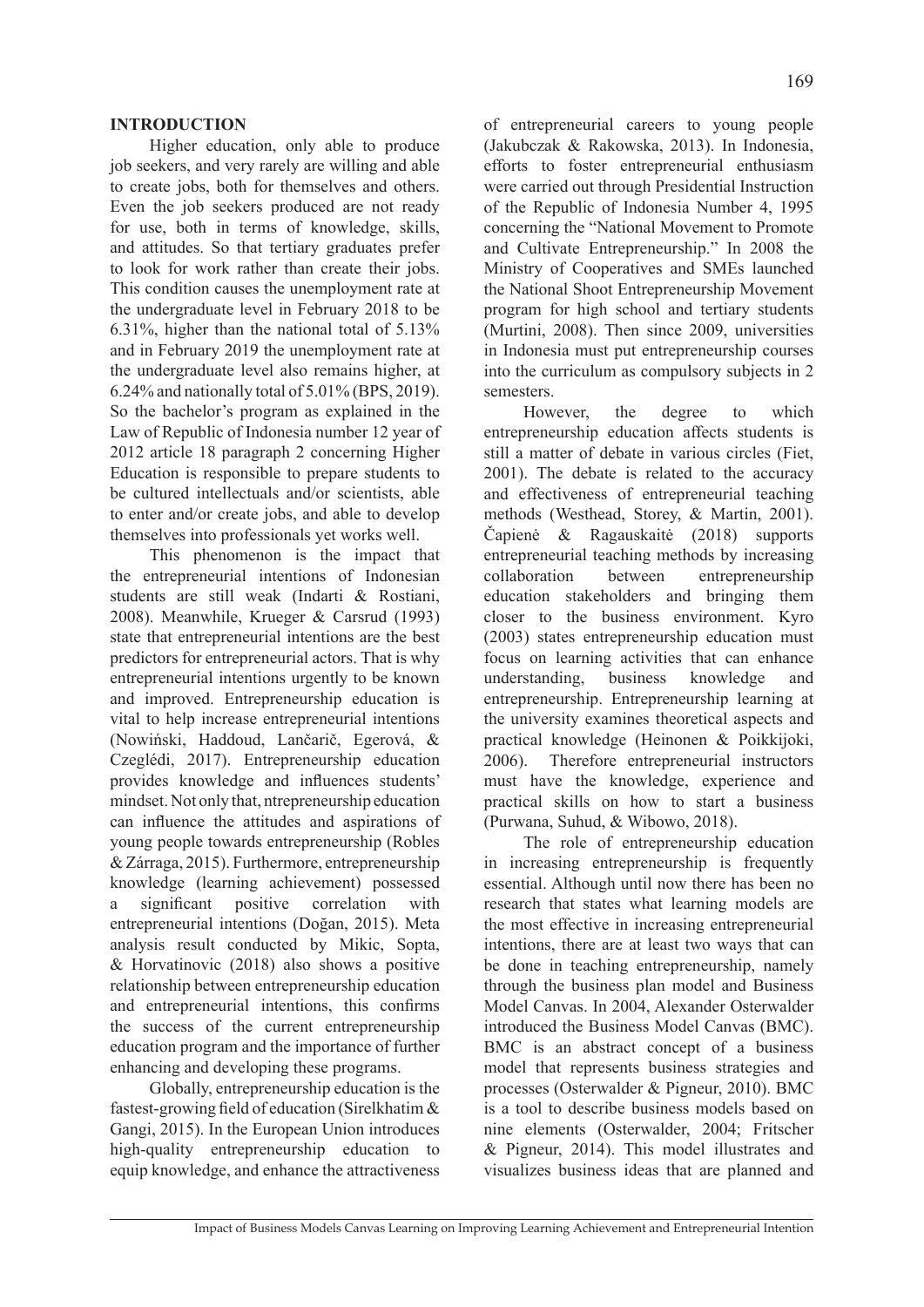suitable for innovative startup companies (Alias, Goudz, Jawale, & Noche, 2015). Türko (2016) has conducted research on students' perceptions of entrepreneurial learning that applies the business plan model and BMC. The result, 62% of students stated that it was difficult to prepare on busines plan model because it was more complicated, longer and tedious.

Meanwhile, the BMC is easier to understand because business logic has been summarized in BMC. BMC is able to explain business value and feasibility propositions through concise logic. Coes (2014) also explained the power of BMC being able to visually represent business models, the simplicity of designing and communicating business models to employees, partners and customers. Fritscher & Pigneur (2014) added that the advantages of BMC are visual modelling methods that can capture the business model of a company. Research on BMC has so far been limited to its benefits in preparing business plans, and no research has been found that examines the role of BMC in increasing entrepreneurial intentions.

This study examines the learning role of BMC through the final task of making a business plan on one page with nine business area blocks. The goodness of this model can be used for each business model. Another advantage is that students are required from the beginning to know who their business partners are, the main activities of the business, the value offered, channels, customer segmentation, key resources, cost structures and business profit potential. Through this BMC, students from the beginning are more realistic and comprehensive in understanding a business. Therefore, this is thought to increase entrepreneurial intentions.

### **METHOD**

This research uses the quasi-experimental method carried out on the campus of the Faculty of Economics, Medan State University. This study is based on constructivist learning theories that demand students' independence to formulate a business idea, design business, and report it. Students are allowed to set their learning process to complete business plan tasks. The study population was all entrepreneurship classes at the Faculty of Unimed in the odd semester of 2018, amounting to 15 classes. Each class has a relatively homogeneous condition because it is in semester V and has not gotten an entrepreneurship course in the previous semester. Class samples were determined as many as two classes utilizing purposive sampling with consideration of equal teaching staff. One class as a BMC treatment (experimental class) and the other class as a control class did not apply BMC, determined by simple random sampling*.*

Data collection techniques used were instruments consisting of: (a) instrument (test) of entrepreneurial learning outcomes, and (b) entrepreneurial intentions (adopted from Liñán & Chen, 2009; Liñán, Rodríguez-Cohard, & Rueda-Cantuche, 2011) on a scale of 1-7. A score of 1 describes "very weak," and a score of 7 describes "very strong.". Before being distributed, the learning achievement test instrument was tested to ensure validity. Normality and homogeneity tests are carried out to ascertain whether the data is normally distributed and homogeneous as a condition of using a hypothesis test tool. To measure the impact of BMC entrepreneurship learning, researchers using "t-test" and "anova test". The tool for running statistical test is using SPSS version 24.

| No. | Variable                           | <b>Indicator</b>               | <b>Item</b>           |
|-----|------------------------------------|--------------------------------|-----------------------|
|     | Entrepreneurship learning outcomes | Business opportunities,        | 5, 14                 |
|     |                                    | Entrepreneurial character      | 3, 4, 7, 8, 9, 12, 16 |
|     |                                    | Entrepreneurial process        | 10, 17                |
|     |                                    | Resources                      | 1, 2, 11, 15          |
|     |                                    | Business planning              | 6, 13, 18             |
|     | Entrepreneurial intension          | Work orientation               | 1, 2                  |
|     |                                    | Readiness to start a business  | 3, 6                  |
|     |                                    | Entrepreneurial determinatiion | 4.5                   |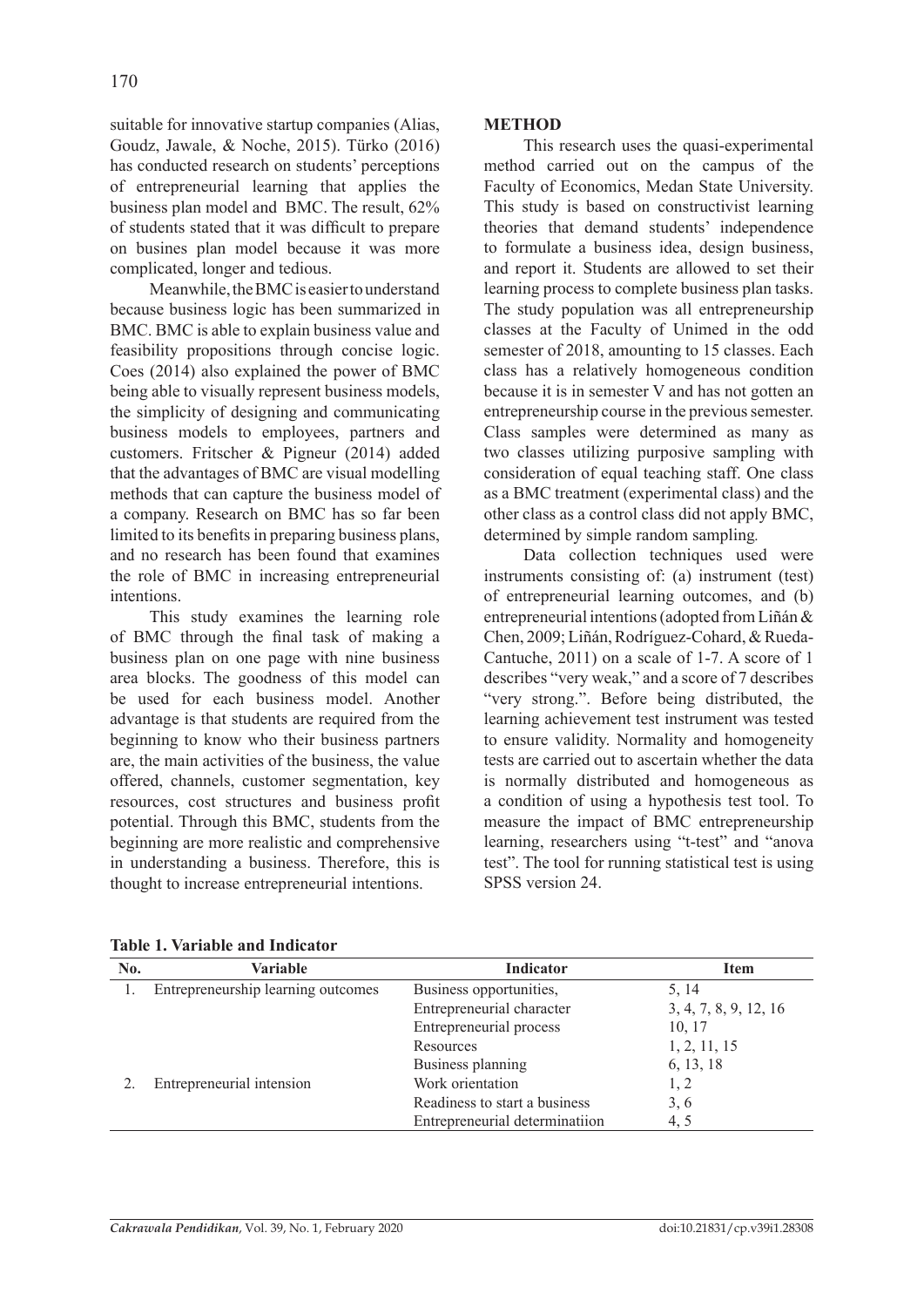### **RESULT AND DISCUSSION Result**

The number of questions used to measure the level of entrepreneurial knowledge of students was 17 multiple choice items. Moreover, that to find out students' ability to build a business, an assignment is given to build business plans in groups. Students first tested the questions. From 20 multiple choice items tested, there were 17 items valid (with criteria *rpbis* > .361). Then from the 6 statement items used to measure student entrepreneurial intentions, all of them can be used, seen from the validity with the lowest Corrected Item-Total Correlation score of .681 and the highest .824 (with criteria  $> .30$ ) and Alpha Cronbach .912 (with criteria > .60).

# *Students Response Toward Tools and Implementation of BMC Learning*

The principle of the reaction of BMC learning is seen from the responses given by students to the learning instruments and the application of BMC, and the results are presented in Table 2.

Student responses to the application of BMC viewed from 5 aspects; happy and unhappy feelings, aspects of learning new categories or not, the level of language clarity, the level of understanding, and the level of exciting or unexciting on the BMC Student Worksheet and learning outcomes test, the result is that every aspect received a positive response in 81% and above (category " very high"). Calculation results are presented in Table 2.

A pretest was performed to find out the initial conditions of the students' abilities, and the results are presented in Table 3. The data were proven to be normally distributed between the BMC class and the control class because each sig value  $> .05$  both the Kolmogorov-Smirnov and Shapiro-Wilk tests. Then the homogeneity of the data is also fulfilled because of the sig Test of Homogeneity of Variances  $> 0.05$ . These results state there is no difference in the ability of BMC class students with control classes

| Tabel 2. Student Responses to BMC Learning Instruments and Implementation |  |  |  |
|---------------------------------------------------------------------------|--|--|--|
|---------------------------------------------------------------------------|--|--|--|

| <b>Aspects</b>                                                           |            | <b>Average Response (%)</b> |
|--------------------------------------------------------------------------|------------|-----------------------------|
| Feelings of "Happy or Unhappy" Respondents to the component; subject     | Happy      | Unhappy                     |
| matter, BMC Model. Student Worksheet (Business Plan), learning           | 100        | $\theta$                    |
| atmosphere, instructor/lecturer appearance, how to teach                 |            |                             |
| "New or Not New" respondents' opinions of the components; subject        | <b>New</b> | Not new                     |
| matter, BMC Model. Student Worksheet (Business Plan), learning           | 85         | 15                          |
| atmosphere, instructor/lecturer appearance, how to teach                 |            |                             |
| "Clear or Unclear" respondents' opinions about the language used in the  | Clear      | Unclear                     |
| Student Worksheet and learning achievement test                          | 96.55      | 3.50                        |
| Respondents' opinions about "understanding or not understanding" of the  | Understand | Not Understand              |
| Student Worksheet (Business Plan) and learning achievement test          | 93         | 7.00                        |
| Respondents' opinions about the "exciting or unexciting" towards Student | Exciting   | Unexciting                  |
| Worksheets (Business Plan) and test results                              | 89.50      | 10.50                       |
| Criteria: 0 % - 20 %<br>Very low                                         |            |                             |

 $21\% - 40\%$  Low 41% - 60% Medium  $61\% - 80\%$  High 81% - 100% Very high

### **Table 3. Test Results for Normality and Homogeneity in Pretest**

|                               |                                 | <b>BMC Classroom</b> | <b>Control Classroom</b> |
|-------------------------------|---------------------------------|----------------------|--------------------------|
| Number                        |                                 | 33                   | 31                       |
| Average learning achievements |                                 | 61.121               | 57.710                   |
| Normality test                | Kolmogorov-Smirnov <sup>a</sup> | .167                 | .200                     |
|                               | Shapiro-Wilk                    | .357                 | .238                     |
| Test of Homogeneity of        | Levene Statistic                | .106                 |                          |
| Variances                     | Sig.                            | .746                 |                          |
|                               |                                 |                      |                          |

Impact of Business Models Canvas Learning on Improving Learning Achievement and Entrepreneurial Intention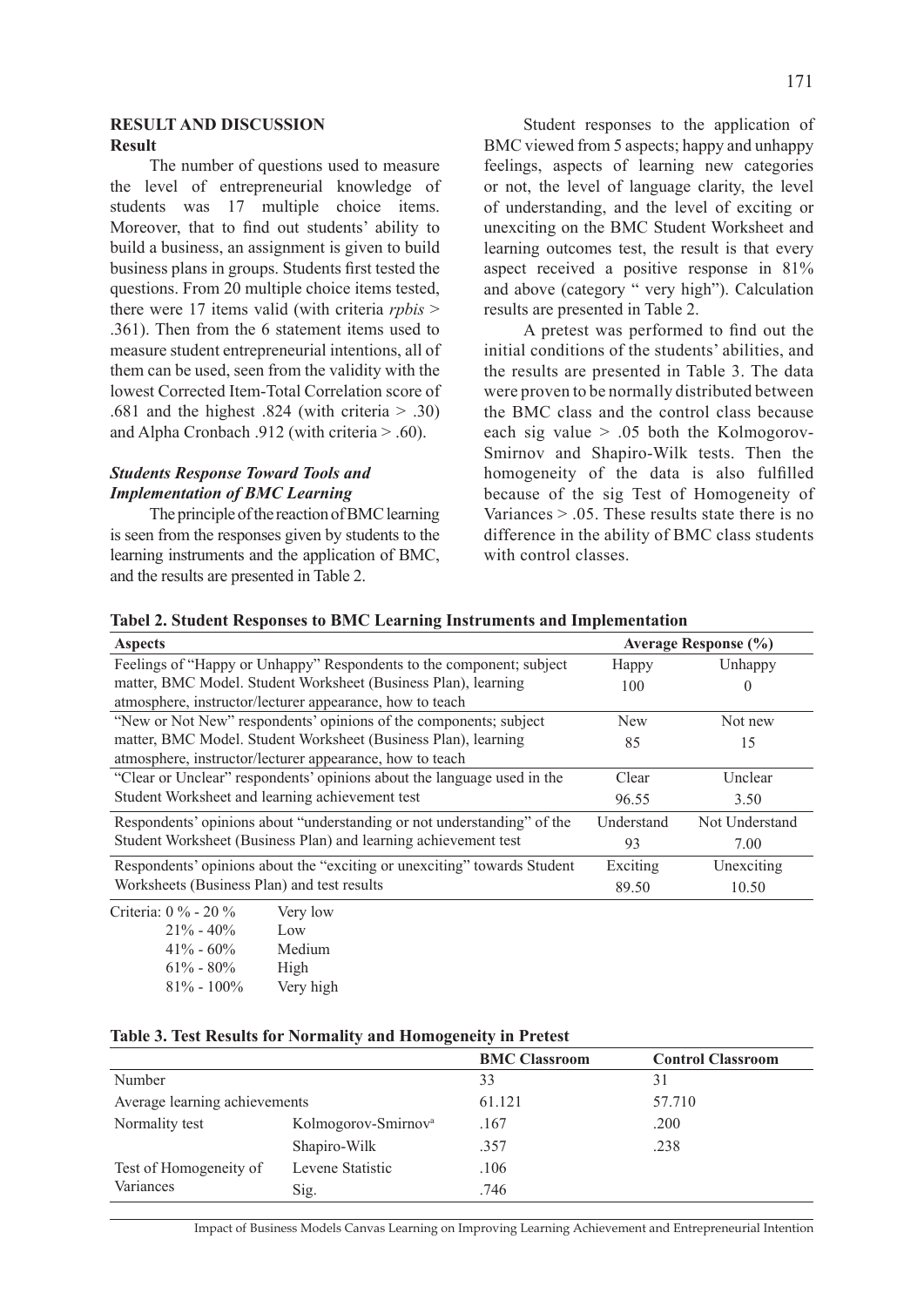The next step is to test the assumptions of normality and homogeneity. Referring to Table 4, entrepreneurial learning achievement data for BMC class and control class are both normally distributed because they meet the Shapiro-Wilk requirements where sig values are .056 and .118  $> 0.05$ , respectively. Then the data on entrepreneurship intentions both the BMC class and the control class are both normally distributed because the Shapiro Wilk sig values are respectively .140 and .549 > .05. Specifically for the normality of learning achievement only the Shapiro-Wilk criteria meet this requirement because of the small sample size.

Furthermore, the homogeneity test results of learning achievement data and entrepreneurial intention (Learning model and learning achievement level) both meet the requirements because of each sig value > .05 as presented in Table 5. Because the normality and homogeneity requirements of the data have been fulfilled, the next step is carried out hypothesis testing.

Furthermore, to find out whether there are differences in entrepreneurship learning outcomes between the BMC class and the control class as the impact of using learning models (BMC application and conventional learning) and the impact of the level of learning achievement the t-test is performed. The results are presented in Table 5, where learning achievement between the BMC class and the control class fulfills the homogeneity requirements because the sig values are respectively .713 and .673 > of .05. Likewise, the students' entrepreneurial intentions also meet the data criteria of homogeneity because each sig value  $> 0.05$ . Then the test results of differences in learning achievement based on the output "Independent Samples Test" in the "Equal variances assumed" section known *sig (2-tailed)* value of  $.033 < .05$ , (see Table 6) means that there are significant differences in BMC class learning outcomes with control.

|                           |              |                  | Kolmogorov-Smirnov <sup>a</sup> |         |                  | <b>Shapiro-Wilk</b> |      |
|---------------------------|--------------|------------------|---------------------------------|---------|------------------|---------------------|------|
|                           | <b>Model</b> | <b>Statistic</b> | df                              | Sig.    | <b>Statistic</b> | df                  | Sig. |
| Learning achievements     | <b>BMC</b>   | .252             | 22                              | .001    | .914             | 22                  | .056 |
|                           | Control      | .242             | 20                              | .003    | .924             | 20                  | .118 |
| Entrepreneurial intention | <b>BMC</b>   | .126             | 22                              | $.200*$ | .933             | 22                  | 140  |
|                           | Control      | .144             | 20                              | $200*$  | 960              | 20                  | .549 |

**Table 4. Test Results of Normality Learning Achievements and Entrepreneurial Intention**

### **Table 5. Test of Homogeneity of Variances**

|                             | <b>Levene Statistic</b> | df1 | df2 | Sig. |
|-----------------------------|-------------------------|-----|-----|------|
| Learning achievements       |                         |     |     |      |
| Learning model              | .137                    |     | 40  | .713 |
| Level learning achievements | .181                    |     | 40  | .673 |
| Entrepreneurial intention   |                         |     |     |      |
| Learning model              | .756                    |     | 40  | .390 |
| Level learning achievements | .479                    |     | 40  | .493 |

### **Table 6. Independent Samples Test, Learning Achievements**

|                          |                                | <b>Levene's Test</b><br>for Equality of<br><b>Variances</b> |      |       |       |                    | <i>t-test</i> for Equality of Means |                                        |  |
|--------------------------|--------------------------------|-------------------------------------------------------------|------|-------|-------|--------------------|-------------------------------------|----------------------------------------|--|
|                          |                                | F                                                           | Sig. |       | df    | Sig.<br>(2-tailed) | Mean<br><b>Difference</b>           | <b>Std. Error</b><br><b>Difference</b> |  |
| Learning<br>achievements | Equal variances<br>assumed     | .137                                                        | .713 | 2.206 | 40    | .033               | 7 7 9 5                             | 3.534                                  |  |
|                          | Equal variances<br>not assumed |                                                             |      | 2.211 | 39.88 | .033               | 7 7 9 5                             | 3.526                                  |  |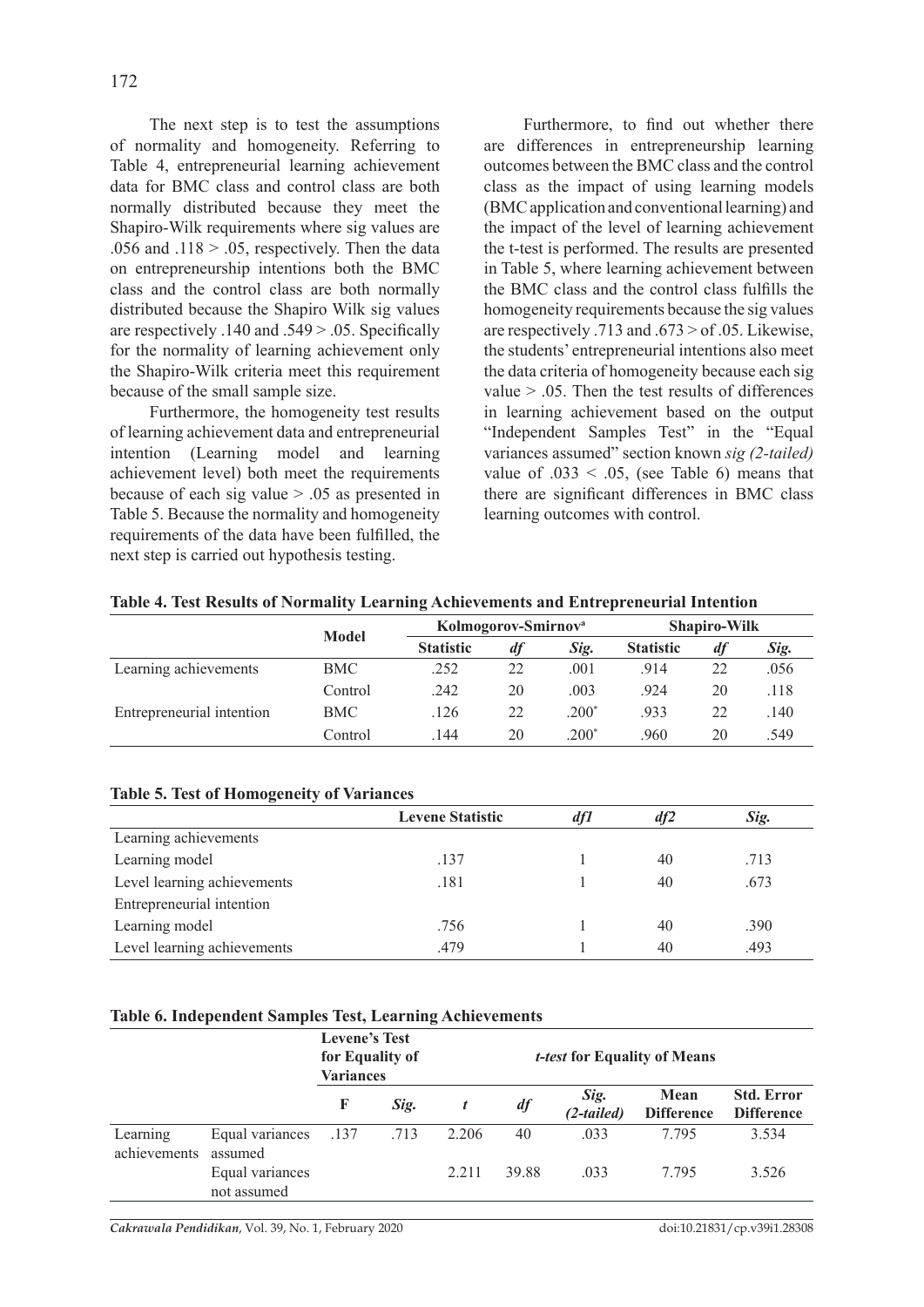The difference in entrepreneurship learning achievement between the BMC class and the control class based on the average BMC class is 12.52% higher than the control class (see Table 7).

Entrepreneurship Intention Test Results BMC class with control class(conventional) seen from the total mean is not significantly different, where the average total BMC class is 37.682 and the control class is 35.50 with a difference of 6.15% (see Table 8).

Hypothesis test results of the impact of the application of the BMC model and the

effect of entrepreneurial learning outcomes on entrepreneurial intentions are presented in Table 9. It is known that the Corrected Model shows a sig value of  $.000 \le 0.05$ , meaning that the BMC learning model and the level of entrepreneurial learning achievement together prove to have a significant effect on intention entrepreneurship. The contribution of learning models and the level of entrepreneurial knowledge in influencing entrepreneurial intentions is seen from the *R Squared* value of 49.2%.

|  | <b>Table 7. Learning Achievements by Class Group</b> |  |  |
|--|------------------------------------------------------|--|--|
|  |                                                      |  |  |

|                       | Model   | $\mathbf w$ | <b>Mean</b> |        | <b>Std. Deviation Std. Error Mean</b> |
|-----------------------|---------|-------------|-------------|--------|---------------------------------------|
| Learning achievements | BMC     |             | 70.046      | 1.668  | 2.488                                 |
|                       | Control | 20          | 62.250      | 11 177 | 2.499                                 |

|  |  |  | Table 8. Entrepreneurial Intention Based on Class and Level of Learning Achievements |
|--|--|--|--------------------------------------------------------------------------------------|
|--|--|--|--------------------------------------------------------------------------------------|

| Model   | <b>Level of Learning Achievements</b> | Mean   | <b>Std. Deviation</b> | $\boldsymbol{N}$ |
|---------|---------------------------------------|--------|-----------------------|------------------|
| BMC     | Low                                   | 35.545 | 2.841                 | 11               |
|         | High                                  | 39.818 | 1.991                 | 11               |
|         | Total                                 | 37.682 | 3.242                 | 22               |
| Control | Low                                   | 34.600 | 2.271                 | 10               |
|         | High                                  | 38.400 | 1.713                 | 10               |
|         | Total                                 | 36.500 | 2.763                 | 20               |
| Total   | Low                                   | 35.095 | 2.567                 | 21               |
|         | High                                  | 39.143 | 1.957                 | 21               |
|         | Total                                 | 37.119 | 3.046                 | 42               |

#### **Tabel 9. Test of Between-Subjects Effects**

| Dependent Variable: Entrepreneurial Intention |
|-----------------------------------------------|
| Type III Sum of                               |

| <b>Source</b>              | <b>Type III Sum of</b><br><b>Squares</b> | df | <b>Mean Square</b> | F         | Sig. |
|----------------------------|------------------------------------------|----|--------------------|-----------|------|
| Corrected model            | $187.241$ <sup>a</sup>                   | 3  | 62.414             | 12.278    | .000 |
| Intercept                  | 57649.870                                |    | 57649.870          | 11341.136 | .000 |
| Model                      | 14.632                                   |    | 14.632             | 2.878     | .098 |
| LevelLearning achievements | 170.681                                  |    | 170.681            | 33.577    | .000 |
| Model * levelLA            | .585                                     |    | .585               | .115      | .736 |
| Error                      | 193.164                                  | 38 | 5.083              |           |      |
| Total                      | 58249.000                                | 42 |                    |           |      |
| Corrected total            | 380.405                                  | 41 |                    |           |      |
| ____                       |                                          |    |                    |           |      |

a. *R Squared* = .492 (*Adjusted R Squared* = .452)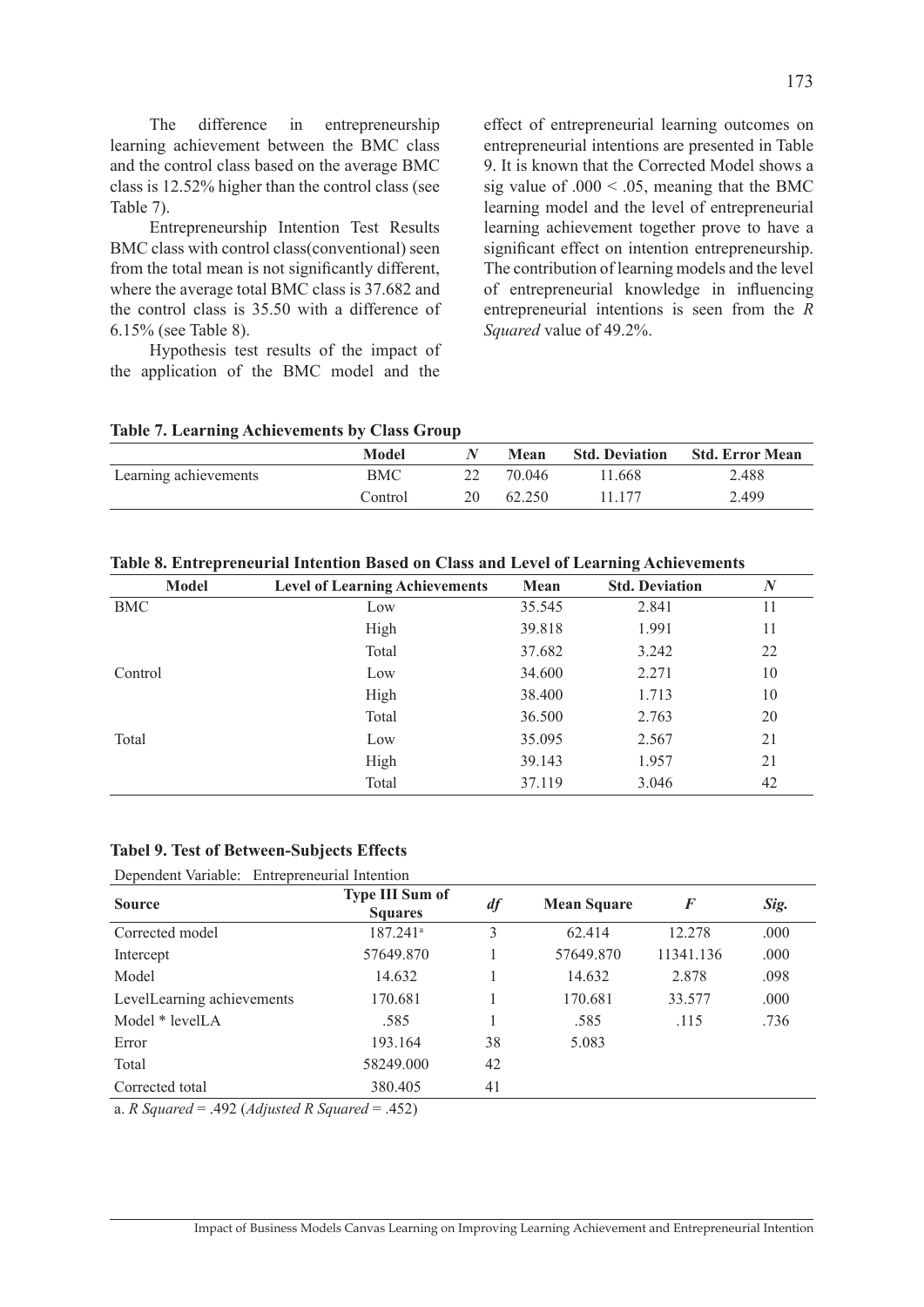Partially the BMC model was not proven to be able to increase entrepreneurial intentions because the sig value was  $.98 > .05$ . However, the high and low levels of entrepreneurial learning achievement proved to significantly influence entrepreneurial intentions because the sig value of  $.000 \le 0.05$ . Then the results of the interaction test of learning models (BMC and control) and the level of entrepreneurial learning achievement towards entrepreneurial intentions are not proven, because the sig value of .736 > .05.

## **Discussion**

The essence of learning entrepreneurship by applying business Model Canvas is making a business plan. The business plan is summarized in 9 blocks.Based on the canvas, a more detailed business plan has been prepared. Before preparing a business plan, students are equipped with various business-related knowledge and skills such as; the ability to recognize business opportunities, the ability to take advantage of these opportunities, the ability to organize needed resources, the ability to think critically and creatively, and the ability to prepare financial reports. How to fill each block and the order in which to fill the blocks are presented in Figure 1.

Knowledge and skills about a business that students already have are very helpful for filling every area of the nine BMC blocks and preparing business plans. The preparation of a business plan starts by finding a business idea. The business idea must be based on creativity and have favorable prospects. Then the business idea was poured in one sheet of canvas paper. Entrepreneurship learning with BMC makes it easy for students to understand a business comprehensively. Students who have no experience of business find it difficult to draw up business plans. However, with this BMC pursuit, students are required to be able to fill each of the nine existing blocks. Each block is related to one another. If students can fill all nine blocks and are related to one another, they have understood the business plan that they will realize. The stages are filled in the following sequence.

First, the Customer segment block, at this stage, students must be able to determine who their customer segment is. The customer segment is to whom the goods or services we offer. Previously it must be known what their needs are not being met and they need. Business ideas usually arise from opportunities. Opportunities, in this case, are the needs of consumers who have not been met, whether they know or do not know

| 8.Key                                          |                   | <b>7 Key Activities: Value Propositions:</b>   |                                   | 4. Customer       | Customer Segment: |  |
|------------------------------------------------|-------------------|------------------------------------------------|-----------------------------------|-------------------|-------------------|--|
| Partnership:                                   |                   |                                                |                                   | Relationships:    | An organization   |  |
|                                                |                   | by performing It seeks to solve customer       |                                   | Customer          | serves one or     |  |
| Some activities                                | a number of Key   | problems and satisfy customer                  |                                   | relationships are | several Customer  |  |
| are outsourced                                 | Activities        | needs with value propositions                  |                                   | established and   | Segments          |  |
| and some                                       |                   | 3. Chanels:                                    |                                   | maintained with   |                   |  |
| resources are                                  |                   | Value propositions are                         |                                   | each Customer     |                   |  |
| acquired outside                               |                   | delivered to customers through                 |                                   | Segment           |                   |  |
| the enterprise                                 |                   | communication, distribution,                   |                                   |                   |                   |  |
|                                                |                   | 6. Key Resource; and sales Channels.           |                                   |                   |                   |  |
|                                                |                   |                                                |                                   |                   |                   |  |
|                                                | Key resources     |                                                |                                   |                   |                   |  |
|                                                | are the assets    |                                                |                                   |                   |                   |  |
|                                                | required to offer |                                                |                                   |                   |                   |  |
|                                                | and deliver       |                                                |                                   |                   |                   |  |
|                                                | the previously    |                                                |                                   |                   |                   |  |
|                                                | described         |                                                |                                   |                   |                   |  |
|                                                | elements          |                                                |                                   |                   |                   |  |
| 9. Cost Structure:                             |                   |                                                | 5. Revenue Streams:               |                   |                   |  |
| The business model elements result in the cost |                   | Revenue streams result from value propositions |                                   |                   |                   |  |
|                                                |                   |                                                | successfully offered to customers |                   |                   |  |
| structure.                                     |                   |                                                |                                   |                   |                   |  |

**Figure 1. BMC: Nine Business Model Building Blocks**  (Osterwalder& Pigneur, 2010)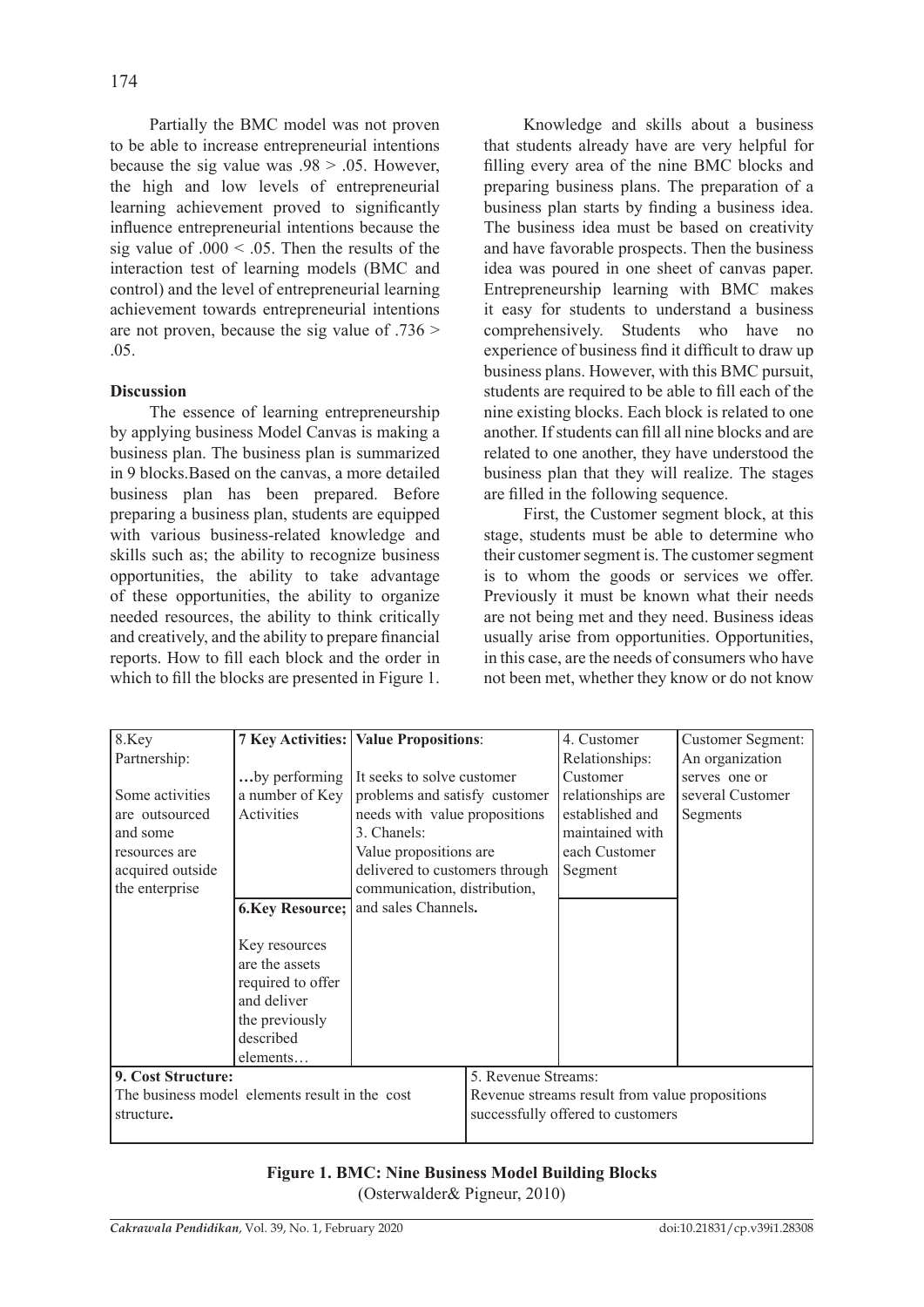it. Solihah, Hubeis, & Maulana (2014) explains an organization must decide which segments are served and which are ignored, after that, then design the right business model according to needs.

If consumers are not aware of their needs, the seller will introduce them so that consumers are aware of them. Here students need creative ideas to be able to find new business opportunities. Recognizing potential customers can be from various perspectives such as; geographical, demographic, and psychographic. These different characteristics make the type of needs they will also be different.

Second, Value propositions, students must be able to determine the value that is offered to consumers, and that cannot be given by competitors. The ability of new businesses to enter the market and be able to compete with businesses that already exist in the market lies in the added value or something unique that they offer to consumers. Consumers accept this, and they feel it is a necessity and then makes a transaction. Hermawan & Pravitasari (2010) states that if the Value Propositions offered can address the needs or satisfy the needs of consumers can divert the attention of consumers from one company to another company.

Third, Chanel, in this block, students must be able to determine how to deliver or sell products/services to buyers. What media or means do we use to sell our products to consumers? The media used must be in accordance with the development of information technology or digital-based such as Google, Yahoo, Altavista, Exclopedia, Wikipedia, and others. The market orientation that is designed should not be limited to the local market but rather to a broader national market, even globally depending on the nature of the product it has.

Fourth, Customer Relationships, in this case, students must be able to design how to guarantee good relations with consumers. Maintaining good relations with consumers is one of the business strategies that students must master from the start. Fifth, Revenue Stream, students must know the primary source of income for the planned business. The main income comes from the sale of their products. Besides, that income can come from selling products from third parties. Sixth, Key Resources, from the beginning, students must be able to determine the resources that must be had to run the main activities of the business. Key resources can be in the form of physical resources (buildings, vehicles, equipment), money, intellectual assets (brands, copyrights, patents, customer databases), and human resources.

Seventh, Key Activities, in this case, students must know the main activities in their business. If students already know the main activities in business, it means that their mastery over the planned business is better. Key activities that determine the success of the business in delivering value propositions to the customer segment. Eighth, Key Patnership, this is related to who the business partners are suppliers of cheap and quality goods, freight forwarding services (JNE, TNT, post offices, and others), advertising agencies, marketplaces (tokopedia, bukalapak, zalora, Shoope, JD .id, etc.). The eighth final step, Cost structures, from the beginning, students can already know what types of costs must be incurred. If the type of trading business consists of the cost of purchasing goods, advertising costs, shipping costs, internet costs, and company employee costs. If students are able to fill the nine blocks that are well available and related to one another, then they already understand the business as a whole. This knowledge and experience will benefit them if they realize their business both when they are students and after graduating from college.

BMC learning received a good response from students. All students said BMC learning was fun because they could collaborate in designing business independently. As many as 85% of students stated that BMC learning was new and different from previous learning. Furthermore, BMC learning is clear, easy to understand, and enjoyable. Of the five aspects observed, 81% of students responded above and are in the "very high" category. When viewed by student activities, they are encouraged to participate actively both individually and in groups. Learning like this makes them able to work in teams (teamwork), each team member has the responsibility to complete their group assignments.

Then, when viewed from the level of understanding, it can be concluded that the understanding of students is excellent because they can pour business ideas on a canvas sheet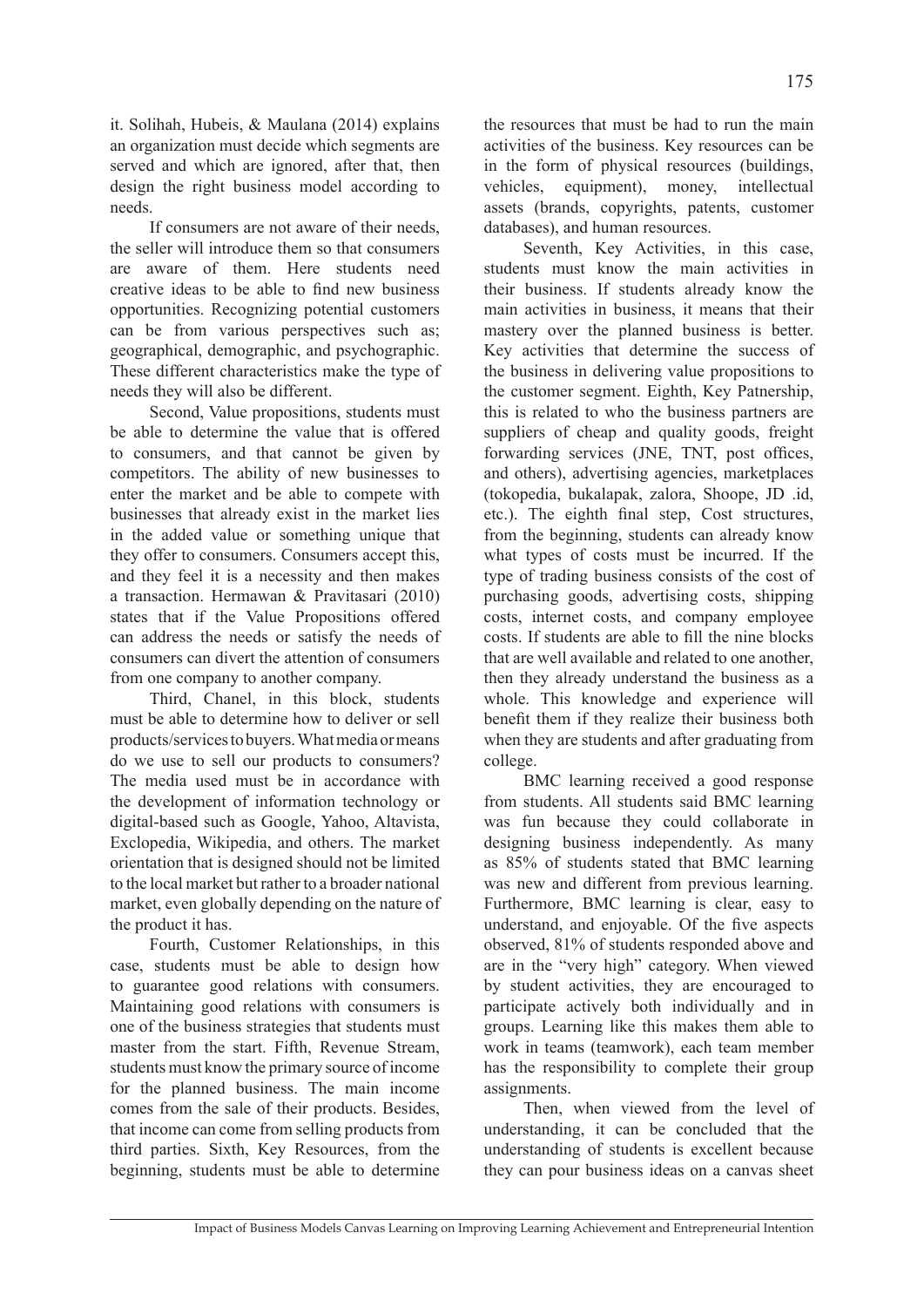by filling in every block and its contents related between one block and another block. Examples of student group work are presented in Figure 2. From the students' assignments, it is known that they can find creative-based business ideas, can set customer segments and can show value propositions or the advantages of their products or services compared to competitors. Students have also been able to determine what strategies will be taken to deliver products or services to prospective buyers or customers. In general, the ability of students in each group is relatively the same. This BMC entrepreneurial learning experience will be useful later if they build their businesses or work with others.

Based on the results of data analysis, as reported in Table 8, it was found that BMC learning and entrepreneurial learning outcomes together proved to have a significant effect on entrepreneurial intentions. The results of this study support research (Ismail, Khalid, Othman, Jusoff, Rahman, Kassim, & Zain, 2009; Kusmintarti, Thoyib, Maskie, & Ashar, 2016) which states entrepreneurship courses or training, (Gerba, 2012; Premand, Brodmann, Almeida, Grun, & Barouni, 2016); Patricia & Silangen, 2016; Nowiński et al., 2017) entrepreneurship education contributes to entrepreneurial intentions. Then, Dehghanpour (2013) added that the entrepreneurship course that was followed could increase entrepreneurial intentions. Furthermore, Kusmintarti et al. (2016) added that people who participated in entrepreneurship training had the provision of business ideas and social networking and had the desire to build a business going forward. This research provides a theoretical foundation for the development of entrepreneurial intentions through entrepreneurial learning.

Entrepreneurship education is increasingly attracti ng the attention of researchers. Raposo  $& Paco (2011) state that enter the energy of the energy.$ education provides knowledge in the form of; (a) the ability to recognize opportunities, (b) the ability to take advantage of opportunities, generate new ideas and find needed resources, (c) the ability to create and operate new devices, and (d) the ability to think critically and creatively. According to Sánchez (2011), in addition to business knowledge and skills, entrepreneurship education also develops beliefs, values, and attitudes, and aims to make students confident and consider entrepreneurship as an alternative job or as unemployment. Furthermore, Ismail et al. (2009) stated that the entrepreneurship course, Fayolle & Gailly (2015) added that entrepreneurship education has a positive effect on students who either have low or non-existent entrepreneurial intentions.

The completion of one entrepreneurship course can increase entrepreneurial intentions by 1.3 times (Dehghanpour, 2013). Then, Martin, McNally, & Kay (2013) found a significant relationship between Entrepreneurship Education and Training (EET) with the preparation of entrepreneurial human capital assets. Kusmintarti et al. (2016) stated similarly that students who participated in entrepreneurship



**Figure 2. Examples of BMC Students' Assignment**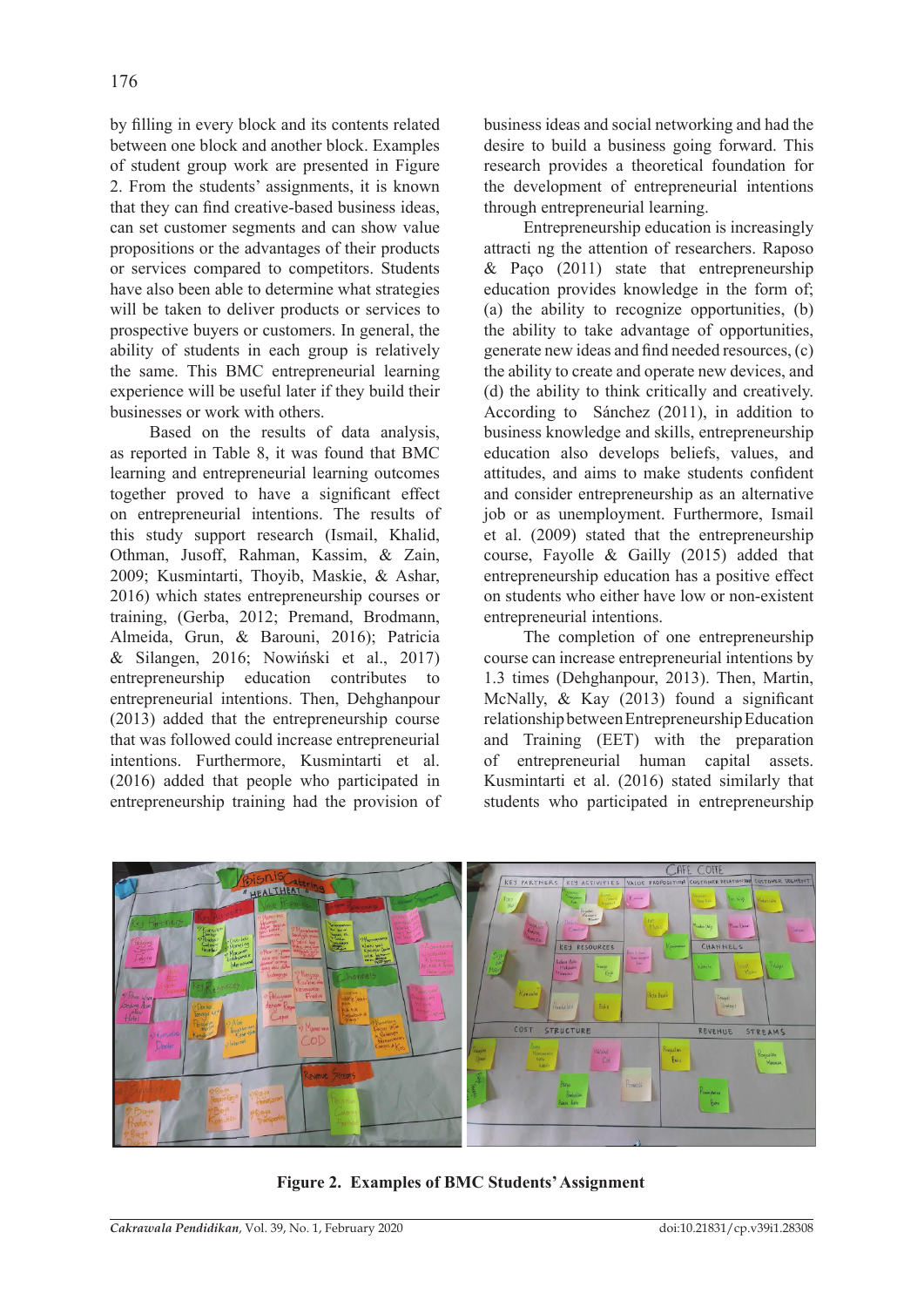training had the intention to build a new business in the future because they were equipped with business ideas and social networking. Previously Nursito, Julianto, & Nugroho (2013) stated that entrepreneurship education could shape entrepreneurial knowledge and have a positive and significant impact on entrepreneurial intentions. Therefore, Barba-Sánchez & Atienza-Sahuquillo (2017) need to integrate entrepreneurship education with technical education to increase entrepreneurial intentions. The focus of entrepreneurship education is to develop entrepreneurial attitudes, skills, and entrepreneurial behavior (Doğan, 2015). The results of the latest research, Solesvik (2019) explains that business education positively influences the formation of entrepreneurial skills and competencies. Students who study business also exhibit higher levels of entrepreneurial intentions than those who do not participate in business education.

Čapienė & Ragauskaitė (2018) support the entrepreneurship teaching method by increasing collaboration between stakeholders in entrepreneurship education and getting closer to the business environment. Kyro (2003) states entrepreneurship education must focus on learning activities that can enhance understanding, business knowledge, and entrepreneurship. Entrepreneurship learning in universities examines theoretical aspects and practical knowledge (Heinonen & Poikkijoki, 2006). Therefore entrepreneurial instructors must have the knowledge, experience and practical skills on how to start a business (Purwana et al., 2018).

Furthermore, the partial test results of the application of BMC have not been proven to increase entrepreneurial intentions. This means that there is no difference in the entrepreneurial intentions of students taught by BMC with the control class. So far, no research has been found that examines the effect of BMC learning on entrepreneurial intentions so that none can be used as a comparison. However, the use of BMCs in the field of financial management allows companies to identify customer needs, estimate the potential benefits and costs required (Dudin, Kutsuri, Jur, & Sozrykoevna, 2015). Furthermore, Crotty, Kinney, & Farren (2017) state that BMC learning is simple, clear, and how business strategy is centered on nine main

business area blocks, and more importantly, encourages students or business people to think about how interactions and consequences occur.

Research conducted by Dewobroto (2013) states that the use of Business Model Canvas can be a simple tool to produce an alternative strategy for the company to achieve financial viability. Then, Dudin, Lyasnikov, Leont'eva, Reshetov, & Sidorenko (2015) stated that the use of the business model of the canvas model could create a competitive advantage in the agricultural industry due to the organizational features of the production and sales cycle. Toro-Jarrín, Ponce-Jaramillo, & Güemes-Castorena (2016) also argued that Business Model Canvas identifies essential parts of the business, the simplicity of its application makes it more acceptable and disseminated. Furthermore, Lima & Baudier (2017) states that BMC is expected to not only be able to improve organizational performance, enhance the ability of entrepreneurs to communicate, and innovate their business models but also as tools that are adapted for visualization, decision making, creative thinking, collaboration, and reflection.

Entrepreneurial learning, according to Fruchter (2001) needs to change from traditional teaching practices centered on teaching to "knowing-what," to active learning with a focus on teaching to "know-why." BMC learning includes active and student-centered learning. Student-centered learning makes them more independent and responsible for finding solutions; educators play a role as mentors or facilitators (Doppelt, 2003). The advantages of active learning are very relevant in the field of entrepreneurship, where students have the goal to create and lead their projects, and become a favorite practice for teaching entrepreneurship (Åsvoll & Jacobsen, 2012). Rae (2011) also proposes that entrepreneurship education requires a holistic and activity-based approach. This model is useful for understanding learning material, practice, and personal development of social and group interactions. Active learning activities make academic results and higher motivation, and more in-depth understanding of content, and have been proven in several studies (Michael, 2006).

The next finding is that the level of entrepreneurial learning achievement has been proven to influence entrepreneurial intentions.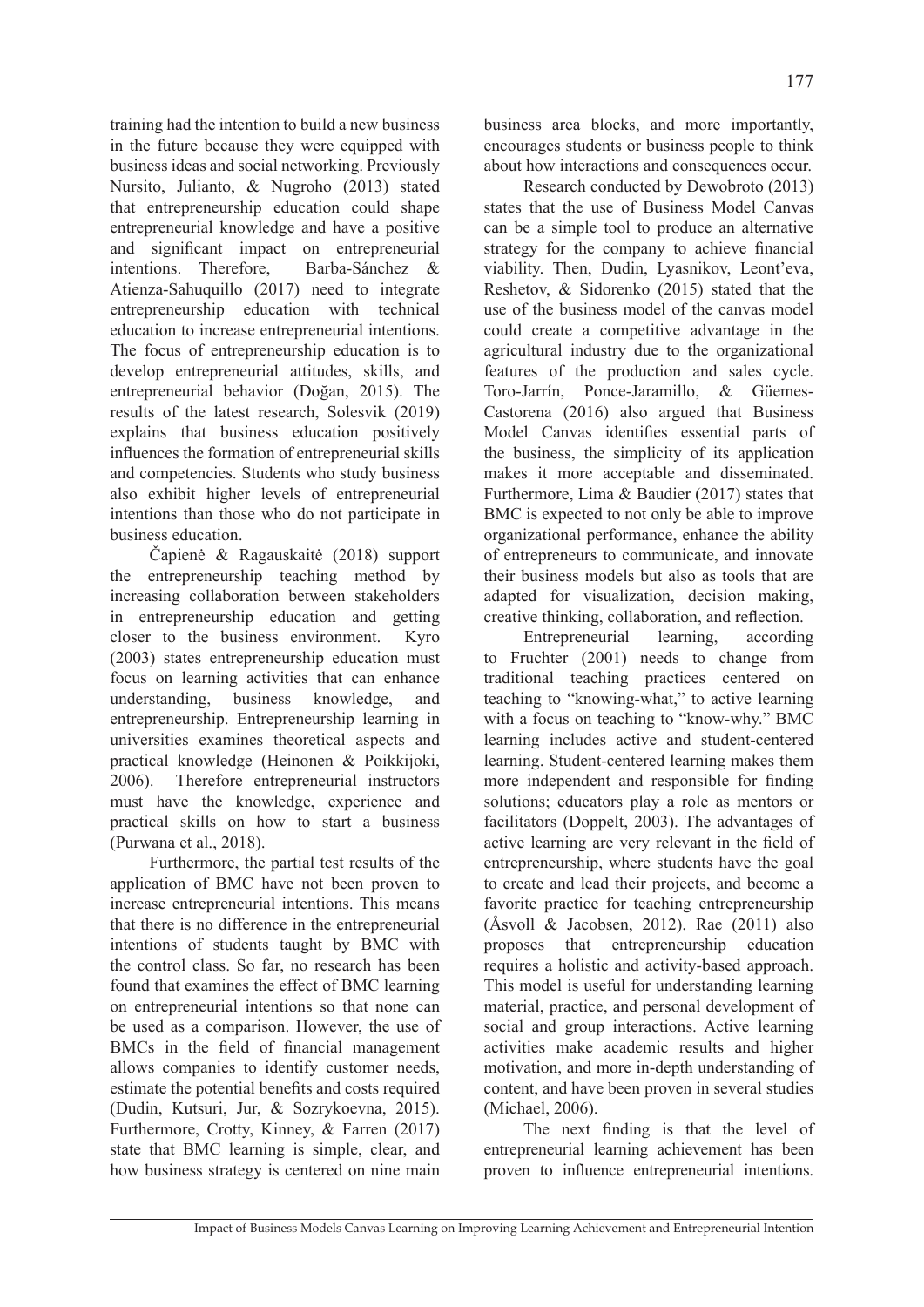This means that student entrepreneurship intentions will be higher if entrepreneurship learning achievement is high, and vice versa, entrepreneurial intentions will be lower in students with lower entrepreneurial learning achievements. High levels of student achievement, illustrating their mastery of entrepreneurial knowledge is higher. In general, entrepreneurial knowledge includes business planning, business development strategies, attitudes, and records and finance. Suryana & Bayu (2010), explained that an entrepreneur must know the business to be initiated and knowledge of the business environment that will affect entrepreneurial activities; knowledge of roles and responsibilities; knowledge of personality and responsibilities; and the latest knowledge is knowledge about management and business organizations.

Mastery of entrepreneurial knowledge (learning achievement) is essential. Knowledge about entrepreneurship influences entrepreneurial intentions positively and significantly (Anggraeni & Harnanik, 2015; Hutasuhut, 2018; Doğan, 2015, 2015; Roxas, Cayoka, & Jesus, 2008). Mastery of entrepreneurial knowledge will increase the ability of students to run businesses. When he feels he has the ability, there will be an intention to run a business. Previous researchers such as (Roxas, 2014; Küttim, Kallaste, Venesaar,  $& Kii, 2014)$  stated that entrepreneurship education significantly increased entrepreneurial knowledge. Entrepreneurial knowledge is the basis of entrepreneurial resources found in individuals (Hisrich, Peters, & Shepherd, 2008). The results of this research strengthen the theoretical foundation of the importance of providing education in higher education to build entrepreneurs. Entrepreneurship education can help and increase entrepreneurial awareness and acceptance as a valuable career choice (Mikic et al., 2018). Entrepreneurship education is also able to provide knowledge to recognize opportunities, take advantage of opportunities, create and operate new devices, and the ability to think critically and creatively (Robles & Zárraga, 2015). Raposo & Paço (2011) added that entrepreneurship education could be competencies and attitudes that can determine future carrier choices.

Further findings, this research did not succeed in proving an interaction between the application of the BMC model and the level of knowledge (entrepreneurial learning achievement) in shaping student entrepreneurial intentions. This is because partially, the BMC learning model does not have an impact on increasing entrepreneurial intentions even though the level of achievement has a partial impact. Although the application of BMC learning directly has not been proven to be able to increase the entrepreneurial intentions of students. However, this research succeeded in proving that the application of BMC can improve entrepreneurial learning outcomes and through moderation of the level of knowledge (learning achievement of entrepreneurship), is proven to increase entrepreneurial intentions. The results of this research strengthen the theoretical foundation of the importance of entrepreneurship education to increase knowledge about entrepreneurship in order to create a generation that is interested in entrepreneurship.

# **CONCLUSION**

Application of Business Model Canvas (BMC) on entrepreneurial learning can be a positive response from students and can increase entrepreneurship learning outcomes, experimental class learning outcomes (BMC) 12.52% higher than the control class learning outcomes. However, the entrepreneurship intentions of BMC class students were not proven to be higher than the control class. However, together, the application of BMC and the level of entrepreneurial learning achievement can increase student entrepreneurial intentions. The class learning process that applies BMC can create a pleasant learning atmosphere for all students (100%) who feel understood 93% and feel drawn 89.5%. This research provides a theoretical foundation that the development of entrepreneurial intentions can be done through entrepreneurship education. Entrepreneurship education can increase knowledge (entrepreneurial learning achievement), and achievement levels can strengthen (moderate) BMC learning to increase entrepreneurial intentions. For this reason, universities are expected to be able to design practical and coherent entrepreneurial learning that combines conceptual learning and practical learning. This study has limitations in duration and class of treatment, so it is possible to be reviewed again by adding a broader duration and class.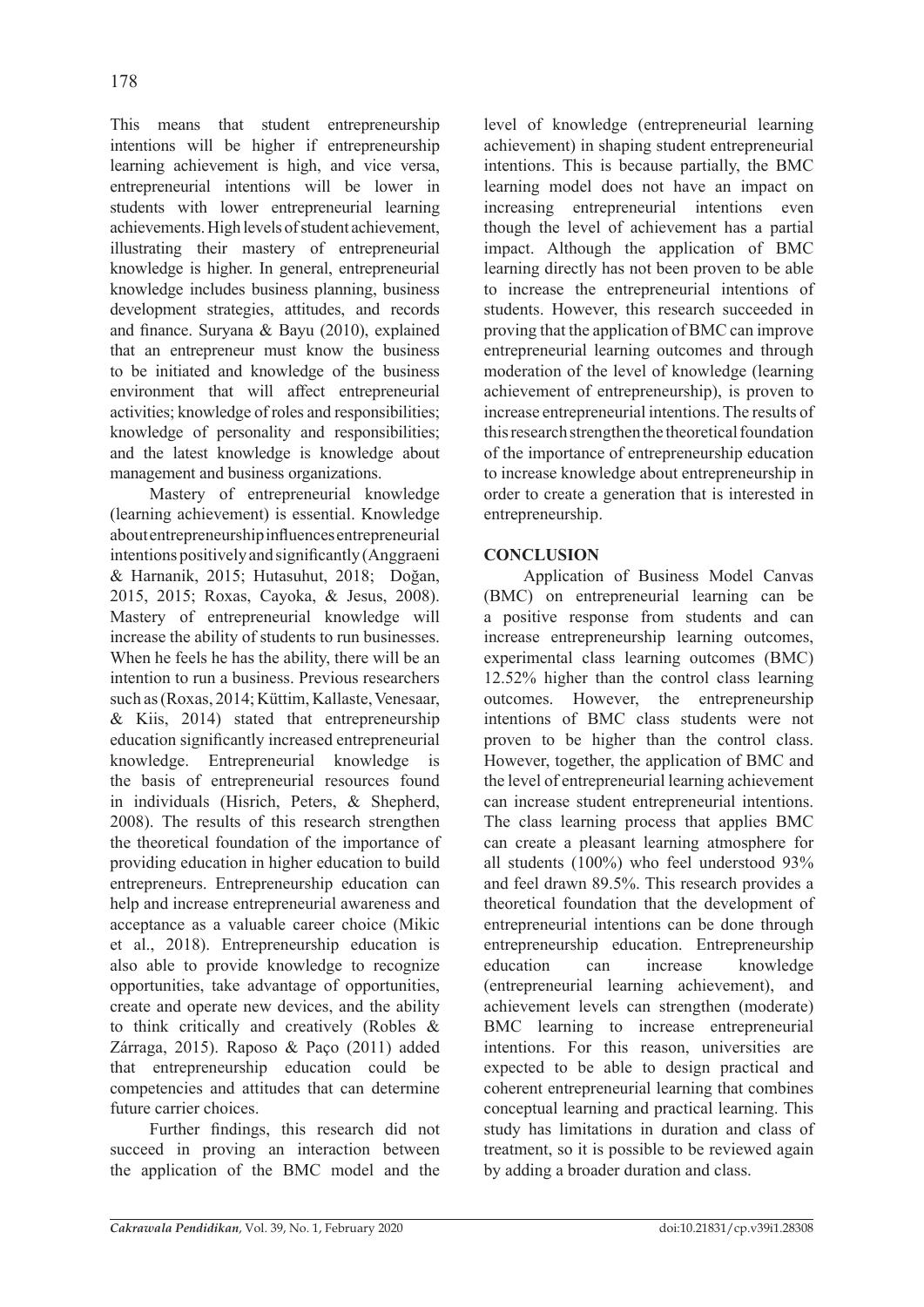#### **ACKNOWLEDGEMENT**

The researcher thanked the Rector of Medan State University for financial assistance through the Lecturer Study Group Research Grant program and grateful also to the Dean of the Faculty of Economics for the research permission given and thanks to the students for their participation in this research.

### **REFERENCES**

- Alias, C., Goudz, A., Jawale, M., & Noche, B. (2015, May). Generating a business model canvas for future-internet-based logistics control towers. *Proceeding of the 2015 4th International Conference on Advanced Logistics and Transport (ICALT)*, 257- 262.
- Anggraeni, B., & Harnanik, H. (2015). Pengaruh pengetahuan kewirausahaan dan lingkungan keluarga terhadap minat berwirausaha siswa kelas XI SMK Islam Nusantara Comal Kabupaten Pemalang. [The influence of entrepreneurial knowledge and family environment on the entrepreneurial interest of XI grade students of SMK Islam Nusantara Comal, Pemalang Regency]. *Dinamika Pendidikan*, *10*(1), 42-52. doi:10.15294/ dp.v10i1.5093.
- Åsvoll, H., & Jacobsen, P. J. (2012). A case study: Action based entrepreneurship education how experience problems can be overcome and collaboration problems mitigated. *Journal of Entrepreneurship Education*, *15*(SI), 75-97. https:// ntnuopen.ntnu.no/.
- Barba-Sánchez, V., & Atienza-Sahuquillo, C. (2017). Entrepreneurial intention among engineering students: The role of entrepreneurship education. *European Research on Management and Business Economics*, *24*(1), 53-61. doi:10.1016/j. iedeen.2017.04.001.
- BPS. (2019). Pengangguran Terbuka Menurut Pendidikan tertinggi yang ditamatkan 1986-2018. *Tersedia: Http://Www. Bps. Go. Id/*.
- Čapienė, A., & Ragauskaitė, A. (2018). Entrepreneurship education at university: Innovative models and current trends, *2*, 284-291. doi:10.22616/rrd.23.2017.080.
- Coes, D. H. (2014). *Critically assessing the strengths and limitations of the Business Model Canvas* (Master's thesis, University of Twente). https://essay.utwente.nl/.
- Crotty, Y., Kinney, T., & Farren, M. (2017). Using the Business Model Canvas ( BMC ) strategy tool to support the Play4Guidance online entrepreneurial game, *4*(1), 34-41. doi:10.1515/ijtr-2017-0005.
- Dehghanpour, A. (2013). The process of impact of entrepreneurship education and training on entrepreneurship perception and intention: Study of educational system of Iran. *Education and Training*, *55*(8-9), 868-884. doi:10.1108/ET-04-2013-0053.
- Dewobroto, W. S. (2013). Penggunaan Business Model Canvas Sebagai Dasar Untuk Menciptakan Alternatif Strategi Bisnis dan Kelayakan Usaha. *Jurnal Teknik Industri*, *1*(2), 215–230.
- Doğan, E. (2015). The effect of entrepreneurship education on entrepreneurial intentions of university students in Turkey. *The Journal of Entrepreneurship*, *23*(1), 1-18. doi:10.1177/0971355713513346.
- Doppelt, Y. (2003). Implementation and assessment of project-based learning in a flexible environment. *International journal of technology and design education, 13*(3), 255-272. doi:10.1023/A:1026125427344.
- Dudin, M. N., Kutsuri, G. N., Jur, I., & Sozrykoevna, S. (2015). The innovative Business Model Canvas in the system of effective budgeting, *11*(7), 290-296. doi:10.5539/ass.v11n7p290.
- Dudin, M. N., Lyasnikov, N. V. E., Leont'eva, L. S., Reshetov, K. J. E., & Sidorenko, V. N. (2015). Business model canvas as a basis for the competitive advantage of enterprise structures in the industrial agriculture.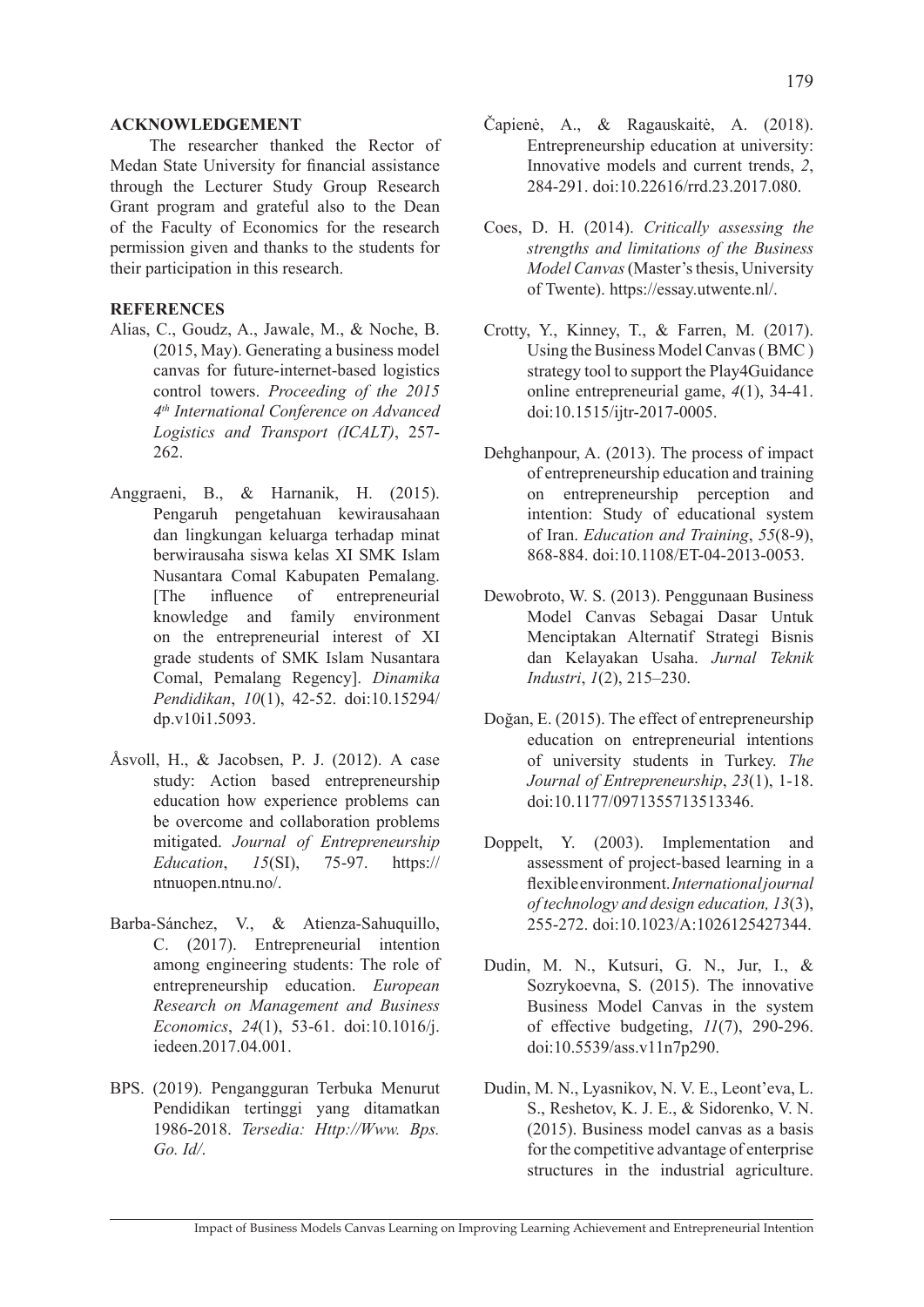*Biosciences Biotechnology Research Asia*, *12*(1), 887-894. doi:10.13005/bbra/1736.

- Fayolle, A., & Gailly, B. (2015). Fayolle, A., & Gailly, B. (2013). The impact of entrepreneurship education on entrepreneurial attitudes and intention: Hysteresis and persistence. *Journal of Small Business Management*, *53*(1), 75- 93. doi:10.1111/jsbm.12065.
- Fiet, J. O. (2001). The theoretical side of teaching entrepreneurship. *Journal of business venturing*, *16*(1), 1-24. doi:10.1016/ S0883-9026(99)00041-5.
- Fritscher, B., & Pigneur, Y. (2014). Visualizing business model evolution with the Business Model Canvas : Concept and tool. *Proceedings of the 2014 IEEE 16th Conference on Business Informatics,* 151- 158. doi:10.1109/CBI.2014.9.
- Fruchter, R. (2001). Dimensions of teamwork education. *International Journal of Engineering Education*, *17*(4/5), 426- 430. https://dialnet.unirioja.es/servlet/ revista?codigo=14394.
- Gerba, D. T. (2012). Impact of entrepreneurship education on entrepreneurial intentions of business and engineering students in Ethiopia. *African Journal of Economic and Management Studies*, *3*(2), 258-277. doi:10.1108/20400701211265036.
- Heinonen, J., & Poikkijoki, S. (2006). An entrepreneurial-directed approach to entrepreneurship education: Mission impossible ? *Journal of Management Development*, *25*(1), 80-94. doi:10.1108/02621710610637981.
- Hermawan, A., & Pravitasari, R. J. (2010). *Business Model Canvas*. http://akselerasi. id/.
- Hisrich, R. D., Peters, M. P., & Shepherd, D. A. (2008). *Entrepreneurship.* Boston, MA: McGraw-Hill Irwin.
- Hutasuhut, S. (2018). The roles of entrepreneurship knowledge, self-

efficacy, family, education, and gender on entrepreneurial intention. *Dinamika Pendidikan*, *13*(1), 90-105. doi:10.15294/ dp.v13i1.13785.

- Indarti, N., & Rostiani, R. (2008). Undergraduate student's entrepreneurial intention: A comparative study among Indonesia, Japan and Norway. *Journal of Economics and Business Indonesia (Jurnal Ekonomika Dan Bisnis Indonesia)*, *23*(4).
- Ismail, M., Khalid, S. A., Othman, M., Jusoff, H. K., Rahman, N. A., Kassim, K. M., & Zain, R. S. (2009). Entrepreneurial intention among Malaysian undergraduates. *International Journal of Business and Management, 4*(10), 54-60. doi:10.5539/ ijbm.v4n10p54.
- Jakubczak, J., & Rakowska, A. (2013, 19-21 June). *The role of education and culture in the development of youth entrepreneurship in European Union*. Paper presented at Management, Knowledge and Learning Internafional Conference, Zadar, Croatia. http://www.toknowpress.net/I.
- Krueger, N. F., & Carsrud, A. L. (1993). Entrepreneurial intentions: Applying the theory of planned behaviour. *Entrepreneurship & Regional Development*, *5*(4), 315–330
- Kyro, P. (2003). *Entrepreneurship pedagogythe current public and some future expectations*. Paper presented at the 3rd European Summer University, Paris, France.
- Kusmintarti, A., Thoyib, A., Maskie, G., & Ashar, K. (2016). Entrepreneurial characteristics as a mediation of entrepreneurial education influence on entrepreneurial intention. *Journal of Entrepreneurship Education*, *19*(1), 24-37.
- Küttim, M., Kallaste, M., Venesaar, U., & Kiis, A. (2014). Entrepreneurship education at university level and students' entrepreneurial intentions. *Procedia-Social and Behavioral Sciences,*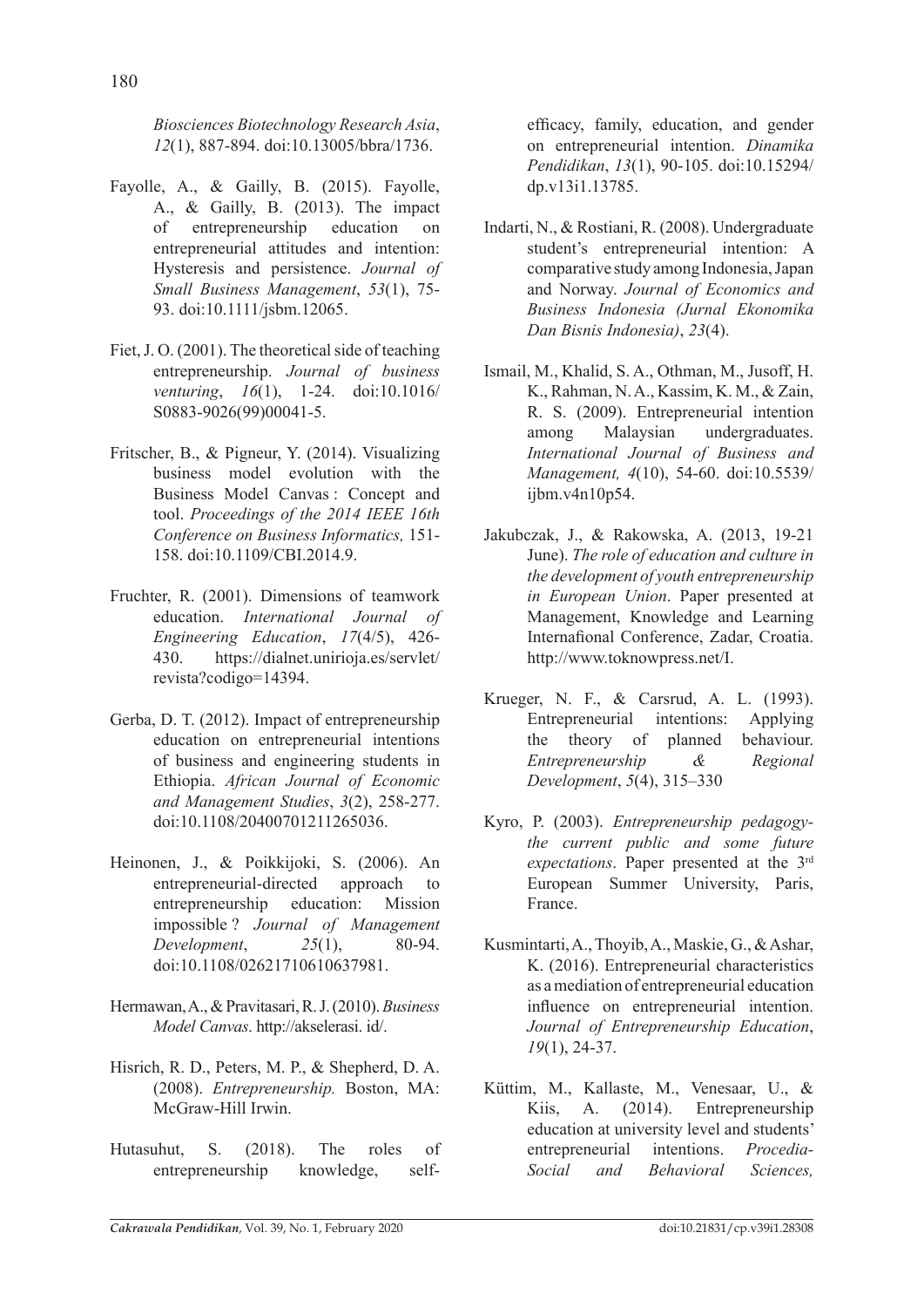*110*(2014), 658-668. doi:10.1016/j. sbspro.2013.12.910.

- Lima, M., & Baudier, P. (2017). Business model canvas acceptance among French entrepreneurship students: Principles for enhancing innovation artefacts in business education. *Journal of Innovation Economics Management*, (2), 159-183. doi:10.3917/jie.pr1.0008.
- Liñán, F., & Chen, Y. W. (2009). Development and cross-cultural application of a specific instrument to measure entrepreneurial intentions. *Entrepreneurship: Theory and Practice*, *33*(3), 593-617. doi:10.1111/ j.1540-6520.2009.00318.x.
- Liñán, F., Rodríguez-Cohard, J. C., & Rueda-Cantuche, J. M. (2011). Factors affecting entrepreneurial intention levels: A role for education. *International Entrepreneurship and Management Journal*, *7*(2), 195-218. doi:10.1007/s11365-010-0154-z.
- Martin, B. C., McNally, J. J., & Kay, M. J. (2013). Examining the formation of human capital in entrepreneurship: A meta-analysis of entrepreneurship education outcomes. *Journal of Business Venturing*, *28*(2), 211- 224. doi:10.1016/j.jbusvent.2012.03.002.
- Michael, J. (2006). Where's the evidence that active learning works ? *30*(4), 159-167. doi:10.1152/advan.00053.2006.
- Mikic, M., Sopta, M., & Horvatinovic, T. (2018). The role of entrepreneurial education in the development of entrepreneurship. *Casopis Za Ekonomiju I Trzisne Komunikacije*, *8*(2), 385-395. doi:10.7251/EMC1802385M.
- Murtini, W. (2008). Success story sebagai pendekatan pembelajaran kewirausahaan. [Success story as an entrepreneurial learning approach]. *Varia Pendidikan*, *20*(2), 173-183.
- Nowiński, W., Haddoud, M. Y., Lančarič, D., Egerová, D., & Czeglédi, C. (2017). The impact of entrepreneurship education,

entrepreneurial self-efficacy and gender on entrepreneurial intentions of university students in the Visegrad countries. *Studies in Higher Education*, *5079*(August), 1-19. doi:10.1080/03075079.2017.1365359.

- Nursito, S., Julianto, A., & Nugroho, S. (2013). Analisis pengaruh interaksi pengetahuan kewirausahaan dan efikasi diri terhadap intensi kewirausahaan. [Analysis of the effect of the interaction of entrepreneurial knowledge and self-efficacy on entrepreneurial intentions]. *Kiat Bisnis*, *5*(3), 201-211. http://journal.unwidha. ac.id/index.php/KIATBISNIS/article/ view/1042.
- Osterwalder, A. (2004). *The business model ontology a proposition in a design science approach* (Doctoral dissertation, Université de Lausanne, Faculté des hautes études commerciales).
- Osterwalder, A., & Pigneur, Y. (2010). *Business model generation: a handbook for visionaries, game changers, and challengers*. John Wiley & Sons.
- Patricia, P., & Silangen, C. (2016). The effect of entrepreneurship education on entrepreneurial intention in Indonesia. *DeReMa Jurnal Manajemen*, *11*(1), 67- 86. doi:10.19166/derema.v11i1.184.
- Premand, P., Brodmann, S., Almeida, R., Grun, R., & Barouni, M. (2016). Entrepreneurship education and entry into self-employment among university graduates. *World*<br>Development. 77(C), 311-327. *Development*, *77*(C), 311-327. doi:10.1016/j.worlddev.2015.08.028.
- Purwana, D., Suhud, U., & Wibowo, S. F. (2018). Determinant factors of students' entrepreneurial intention: A comparative study. *Dinamika Pendidikan*, *13*(1), 1-13. doi:10.15294/dp.v13i1.12971.
- Rae, D. (2011). Entrepreneurial learning: A practical model from the creative industries. *Education and Training,* 46(8/9), 492- 500. doi:10.1108/00400910410569614.